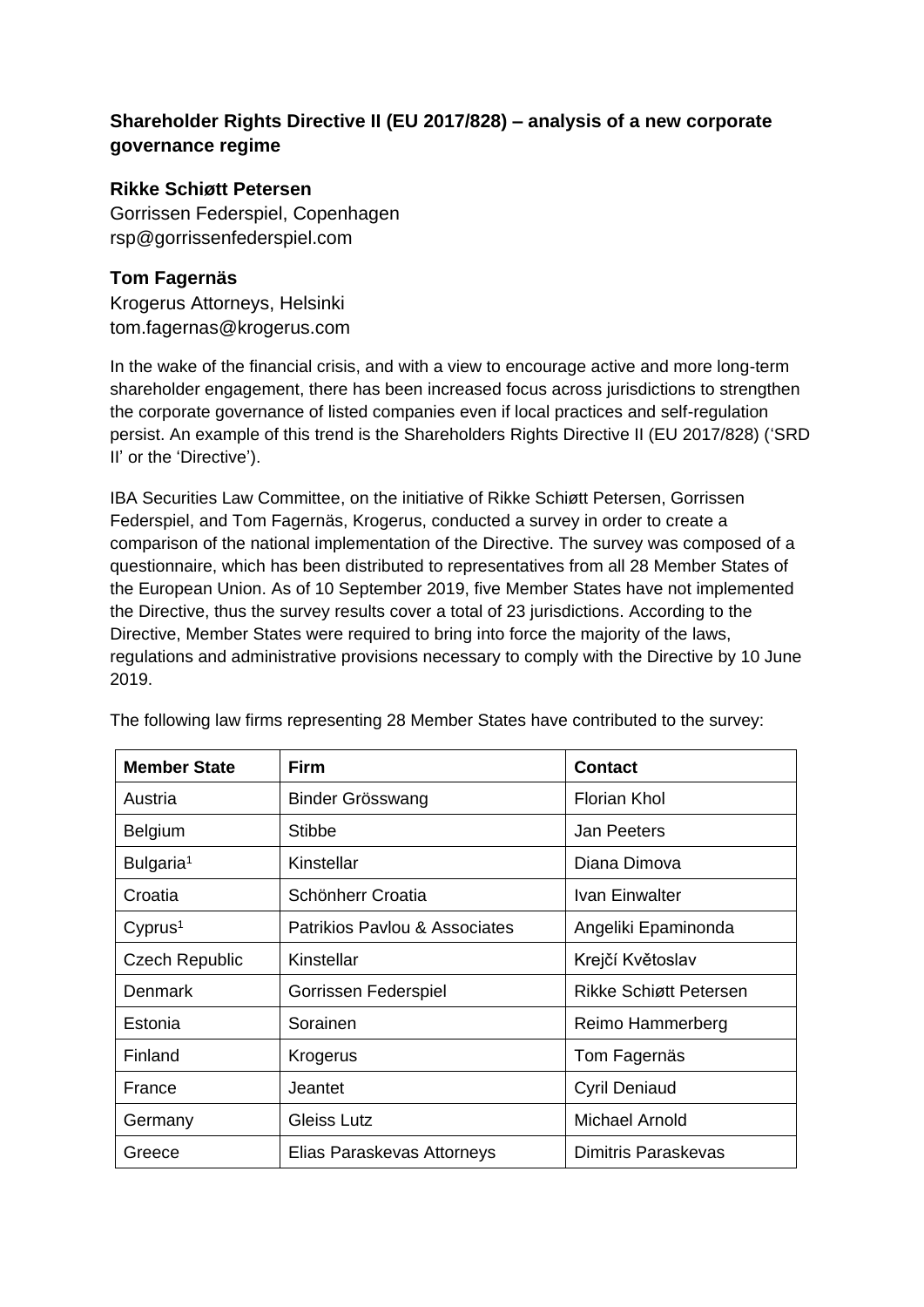| Hungary              | Szecskay Attorneys at Law     | Judit Budai               |
|----------------------|-------------------------------|---------------------------|
| Ireland <sup>1</sup> | <b>Arthur Cox</b>             | <b>Stephen Ranalow</b>    |
| Italy <sup>1</sup>   | <b>LMCR</b>                   | Claudia Bruscaglioni      |
| Latvia               | Sorainen                      | Reimo Hammerberg          |
| Lithuania            | Sorainen                      | Reimo Hammerberg          |
| Luxembourg           | <b>Elvinger Hoss Prussen</b>  | <b>Philippe Hoss</b>      |
| Malta                | Mamo TCV Advocates            | Michael Psaila            |
| Netherlands          | De Brauw Blackstone Westbroek | <b>Jan Willem Hoevers</b> |
| Poland               | Wardynski & Partners          | Ewa Butkiewicz            |
|                      |                               |                           |
| Portugal             | Uría Menéndez                 | Carlos Costa Andrade      |
| Romania              | Kinstellar                    | Bogdan Bibicu             |
| Slovakia             | Kinstellar                    | <b>Roman Oleksik</b>      |
| Slovenia             | Schoenherr                    | Vid Kobe                  |
| Span <sup>1</sup>    | Uría Menéndez                 | Gabriel Núñez             |
| Sweden               | <b>Mannheimer Swartling</b>   | André Andersson           |

The questionnaire comprised 18 questions, divided into five topics:

- 1. preliminary questions;
- 2. remuneration policy;
- 3. remuneration report;
- 4. facilitation of the exercise of shareholder rights and
- 5. material transactions between the company and related parties.

Before the 'deep-dive' into each specific topic introduced by the Directive, we have prepared a short introduction on the background and purpose of the new regime, which may be specifically useful to readers who are not acquainted with SRD II. The introduction is followed by an overview of the results of the implementation methods across the EU Member States. The questionnaire responses from all participating EU Member States can be found in Appendix A, after the highlights from each topic of the survey.

We hope you enjoy reading this survey and we welcome any questions or comments – please contact either Rikke Schiøtt Petersen, Gorrissen Federspiel or Tom Fagernäs, Krogerus. For questions relating to the implementation of SRD II in a specific jurisdiction, please get in touch with the contact person from said jurisdiction.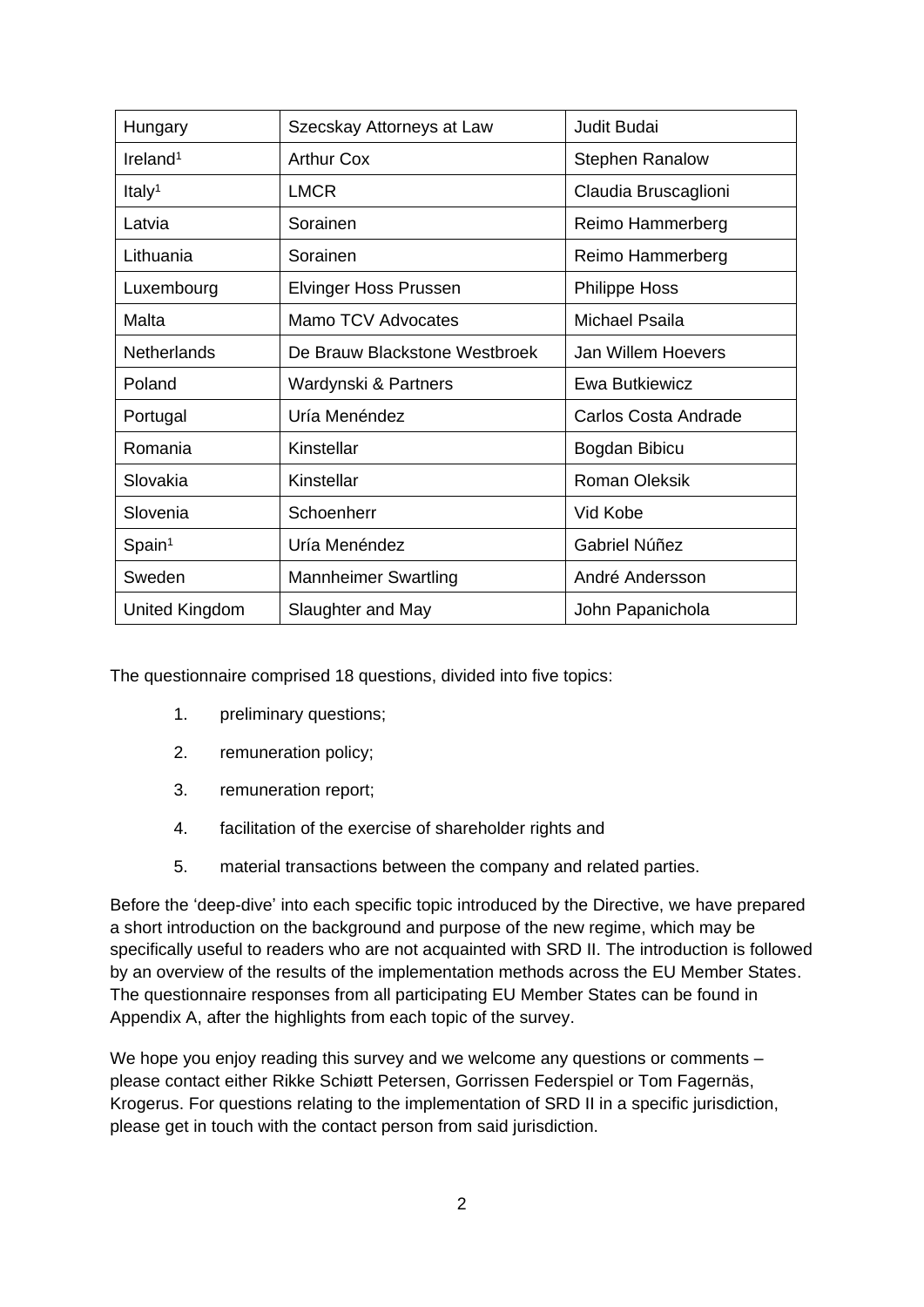# **Contents**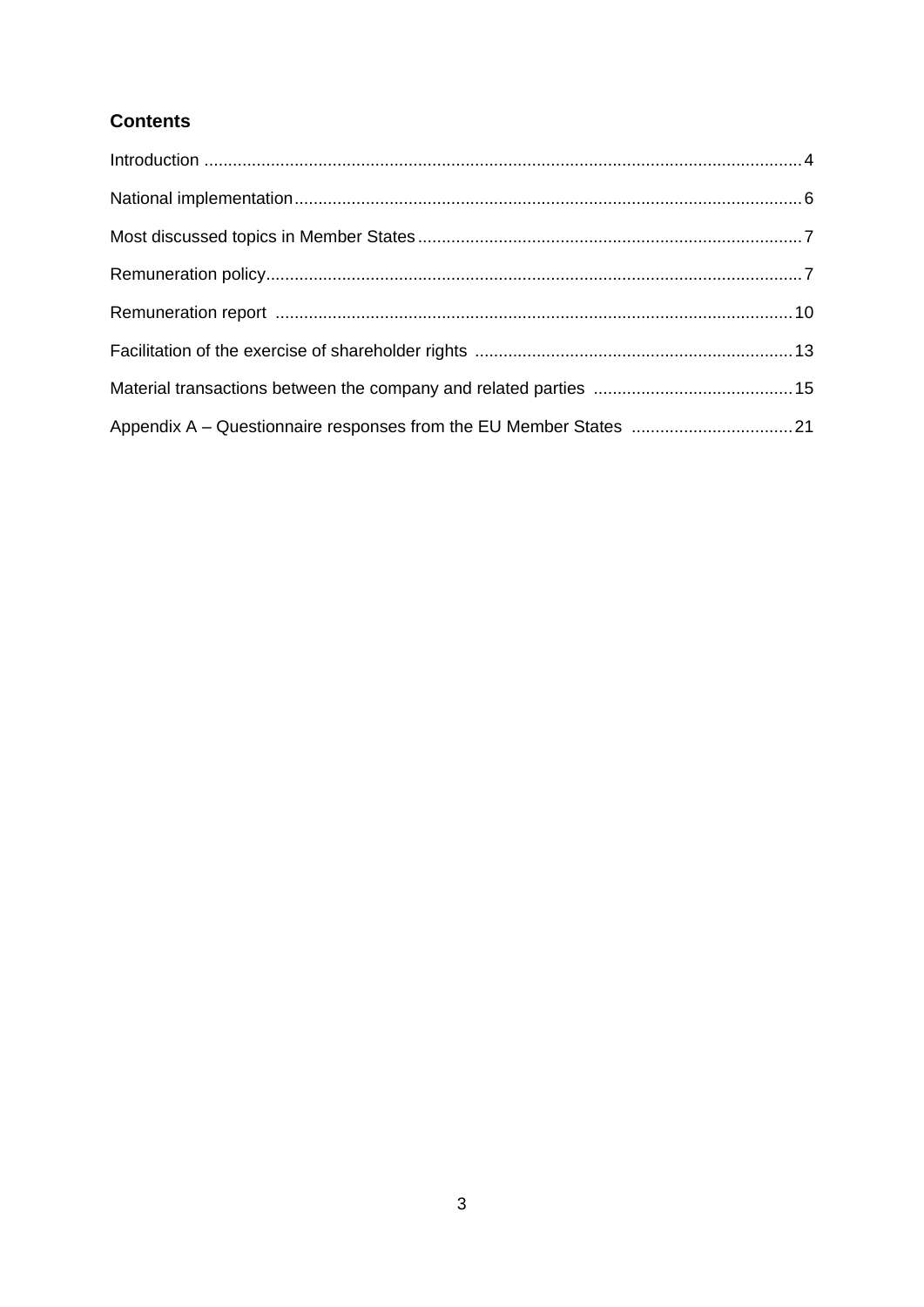# **Introduction**

SRD II is an EU Directive which aims to strengthen the position of shareholders and ensure that decision-making is in line with the long-term goals and stability of a company. The Directive amends the original shareholder rights directive (EU 2007/36), which came into effect already in 2007, with the objective of improving corporate governance in companies having their registered office in an EU Member State and whose shares are traded on one or several of the EU's regulated markets.

The changes are meant to address certain systemic risks that were identified in the aftermath of the financial crisis, such as excessive short-term risk taken by company directors and managers and the shortcomings of institutional investors and asset managers in monitoring their investee companies. As a result, new requirements have been introduced, pertaining to director remuneration and related party transactions, as well as the identification of shareholders and transmission of information by securities intermediaries. Also, institutional investors, asset managers and proxy advisors are now required to comply with new transparency requirements or explain why they do not comply.

It is noteworthy that, although certain aspects of SRD II have raised discussion in Member States, to some extent the new rules represent a transition from soft law to hard law, in addition to which the numerous options provided by the Directive in its transposition have created a degree of flexibility when implementing the new rules into national regimes. Being a minimum harmonisation directive, Member States have also been able to impose stricter requirements than the minimum requirements provided for by the Directive. This means that in some jurisdictions, the impact of the Directive may have been more limited than in others.

#### **Overview, scope and objectives**

SRD II imposes various requirements that enable issuers to identify their shareholders and enable such shareholders, in turn, to exercise certain shareholder rights attached to voting shares in general meetings of issuers. It also includes specific requirements to encourage long-term shareholder engagement. The requirements apply in relation to the following, which have an impact on securities intermediaries, proxy advisors, institutional investors and asset managers as well as issuers:

- identification of shareholders;
- transmission of information along chains of securities intermediaries and custodians;
- facilitation of the exercise of shareholders rights by intermediaries and custodians;
- transparency of costs for identification of shareholders and transmission of related information;
- public disclosure of information by institutional investors on investment strategies and by proxy advisers on research, advice and voting recommendations; and
- remuneration of directors and related party transactions.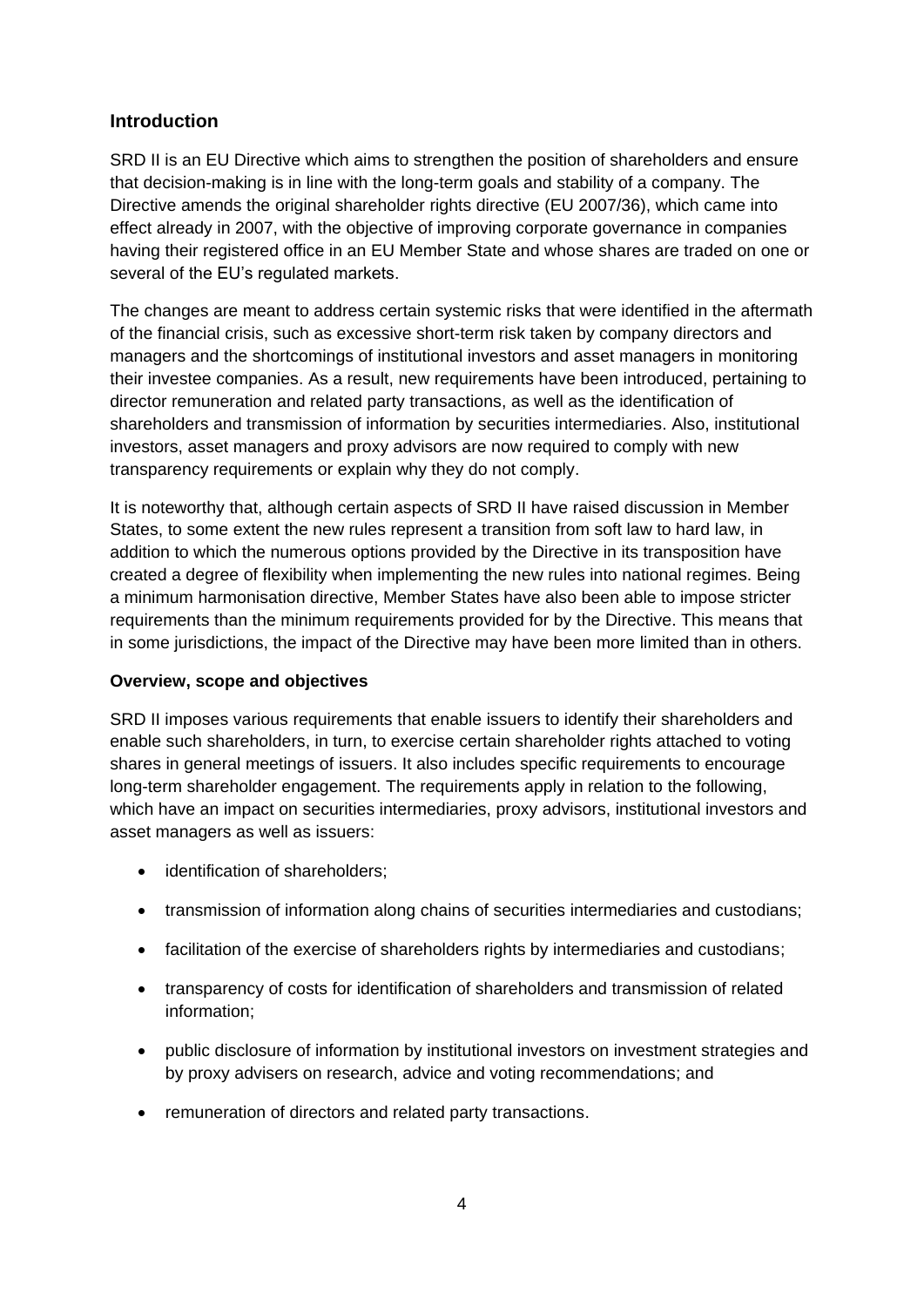The key objectives of SRD II are to:

- increase the level and quality of engagement of asset managers with their investee companies;
- create a stronger link between pay and the performance of company directors;
- enhance transparency and shareholder oversight on related party transactions;
- ensure reliability and quality of advice of proxy advisers; and
- facilitate transmission of cross-border information (including voting) across the investment chain in particular through shareholder identification.

# *Intermediaries*

Under the new rules, securities intermediaries (i.e., custodians) are required to facilitate the identification of issuers' shareholders and the exercise of shareholder rights. To this end, intermediaries shall communicate any necessary arrangements to shareholders without undue delay so that shareholders can exercise their rights. In practice, for example, intermediaries shall provide voting forms to shareholders, register votes with issuers or put shareholders in touch with the relevant issuer so that the shareholder can exercise its rights.

## *Requirements for asset managers and institutional investors*

SRD II also requires Member States to ensure that institutional investors disclose to the public how their equity investment strategy is aligned with the profile and duration of their liabilities and how the same contributes to the medium to long-term performance of their assets. Asset managers will be subject to periodic transparency and disclosure requirements.

## *Remuneration*

SRD II requires that shareholders are given the right to vote on the company's remuneration policy and on the remuneration report at the issuer's general meeting. This requirement aims at creating a better link between pay and the performance of company directors.

## *Related party transactions*

The new rules affect the decision-making of the board of directors, the managing director, the supervisory board and the shareholders' meeting of issuers.

A related party transaction is defined as a transaction between a company and a related party, which is concluded either outside the company's ordinary course of business or on other than normal market terms. If a related party transaction is material, it must always be made subject to increased scrutiny in the form of a special decision-making process as well as disclosed to the public. For listed companies, the definition of a related party is the same as in international accounting standards (IAS 24), with which issuers subject to the new rules are already familiar.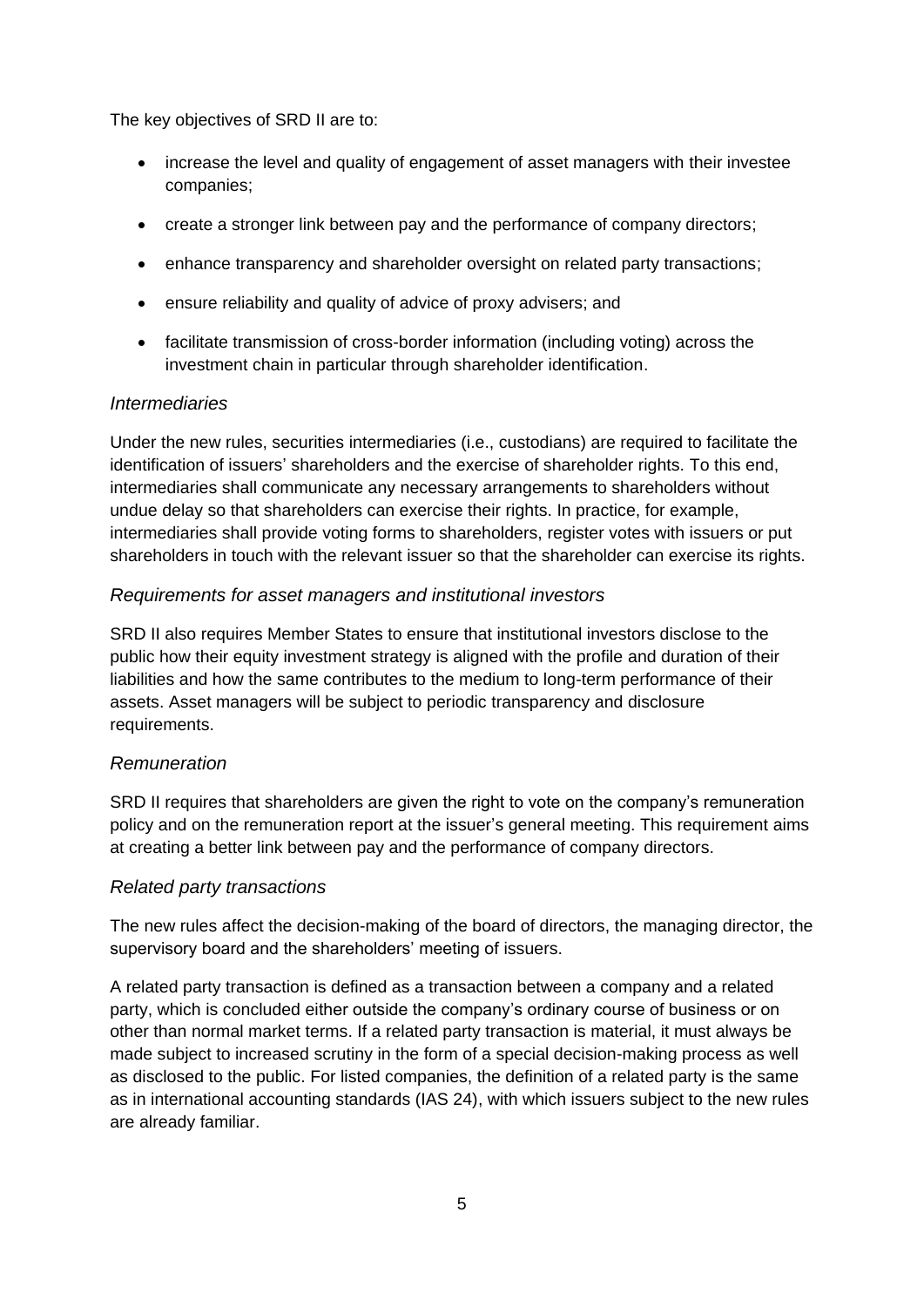A majority or qualified majority of the votes of disinterested directors or shareholders will be required to approve related party transactions, depending on the matter in question. In most matters, the board of directors will continue to be the appropriate body that approves such transactions. Interested directors will not be able to participate in decision-making. However, Member States can exclude from the scope of these rules certain clearly defined types of transactions, such as transactions offered to all shareholders on the same terms (eg, rights issues), transactions entered into with credit institutions and transactions entered into with subsidiaries.

#### *Key dates*

According to the Directive, Member States were required to implement the majority of the laws, regulations and administrative provisions necessary to comply with the Directive by 10 June 2019. As at the date of this survey, five Member States are yet to implement the **Directive** 

By September 2020, Member States must transpose into national law measures relating to the identification of shareholders, transmission of information and facilitation of the exercise of shareholders rights (Articles 3a, 3b and 3c of SRD II).

## **National implementation**

The legislation passed by the European Union consists of several types of legal acts. Regulations are binding legislative acts that must be applied in their entirety across the EU. Directives are legislative acts that set out a goal all EU countries must achieve. However, directives are not directly binding in the Member States. Each Member State must implement their own laws in order for a directive to be effective in their jurisdiction.

As SRD II is a Directive, it sets certain minimum requirements in respect of the Member States' implementation into national law. However, Member States are allowed to make additional stricter legislation upon the implementation of the Directive.

Examples of additional stricter legislation:

*Finland: 'While the Directive mainly concerns issuers with shares admitted to trading on regulated markets, the Finnish implementation of the Directive saw some of the new rules being extended to other companies as well. For example, a different definition of related parties was presented for all non-listed limited liability companies, which will, to a limited extent, affect their operations.'*

*Latvia: 'Overall Latvia has chosen minimum harmonisation, however, in respect to transactions between related parties, Latvia has chosen the strictest possibility allowed by the Directive.'*

*Slovenia: 'In general, the Slovenian Companies Act adopts the minimum harmonization. However, the current (draft) proposal includes a very broad definition of related parties (including family members (see point 5 below) and material transactions, as well as applies certain requirements not only to public, but non-public joint stock companies and even certain limited liabilities companies as well.'*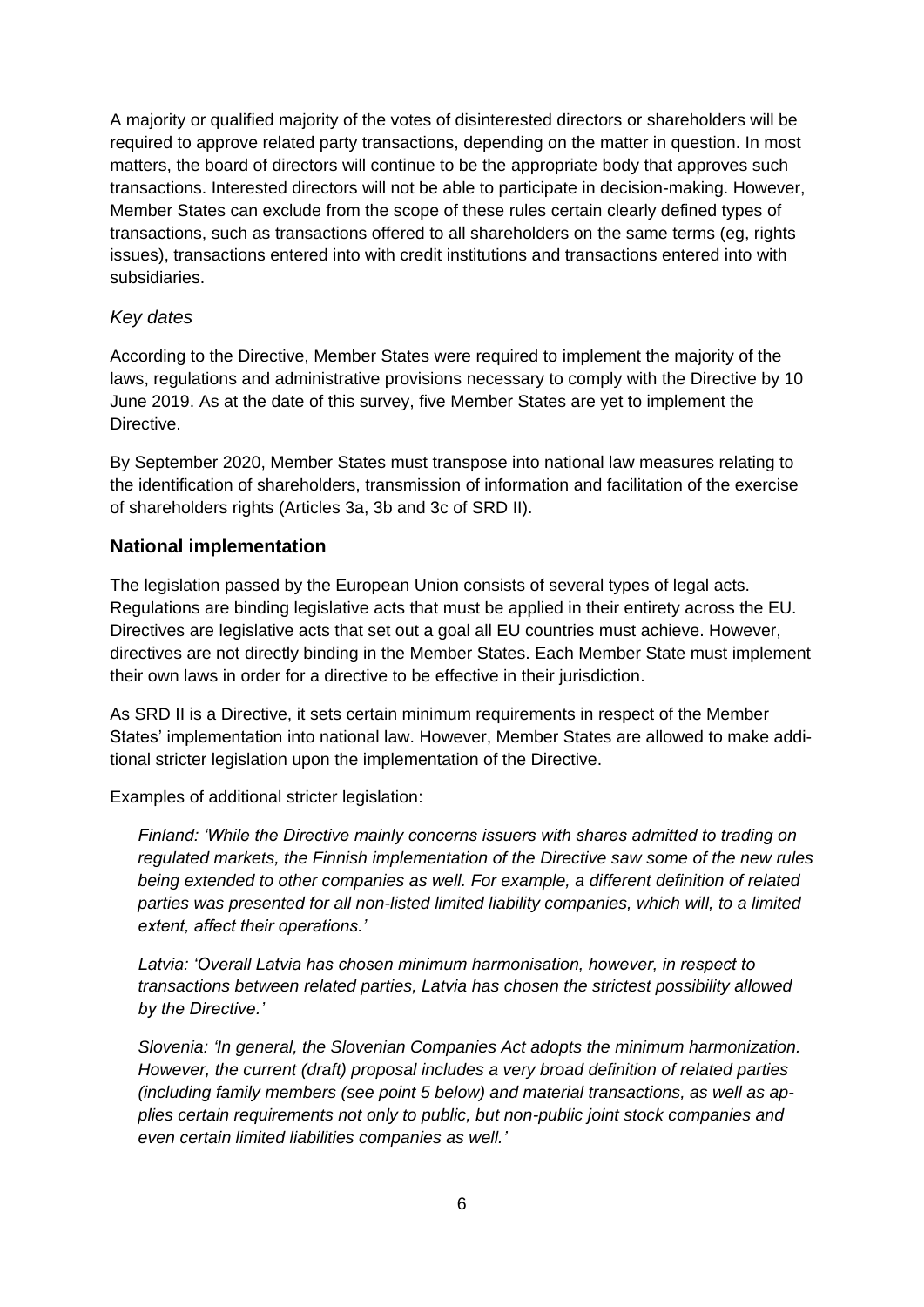

# **Most discussed topics in Member States**

We asked the Member States to list what, in their jurisdiction, have been the most discussed or controversial topics introduced by the Directive:

- 1. *Remuneration policy* of the 23 participating Member States, 13 reported that the remuneration policy has been a topic of discussion. The discussion in several jurisdictions has been on whether the vote on the remuneration policy at the general meeting should be binding or advisory.
- 2. *Material transactions* nine Member States reported that the threshold and definition of material transactions has been a topic of discussion, including whether a quantitative and/or a qualitative criterion should be set.
- 3. *Related party transactions* eight Member States reported that related party transactions have been a topic of discussion, which corporate body should be competent to approve such a transaction and how to define related parties.
- 4. *Remuneration report* eight of the 23 participating Member States reported that the remuneration report has caused discussion. The discussion has mainly concentrated on the fact that many Member States experience that the Directive includes a substantial expansion of the disclosure requirements on remuneration compared to their current legal regime.
- 5. *Shareholder identification* five Member States reported that shareholder identification has caused discussions. In many Member States it is a new rule and the implementation has caused technical issues, including the practical procedures on how to collect and transmit relevant shareholder information.

#### **Remuneration policy**

The Directive introduces a regulatory framework governing the approval and content of the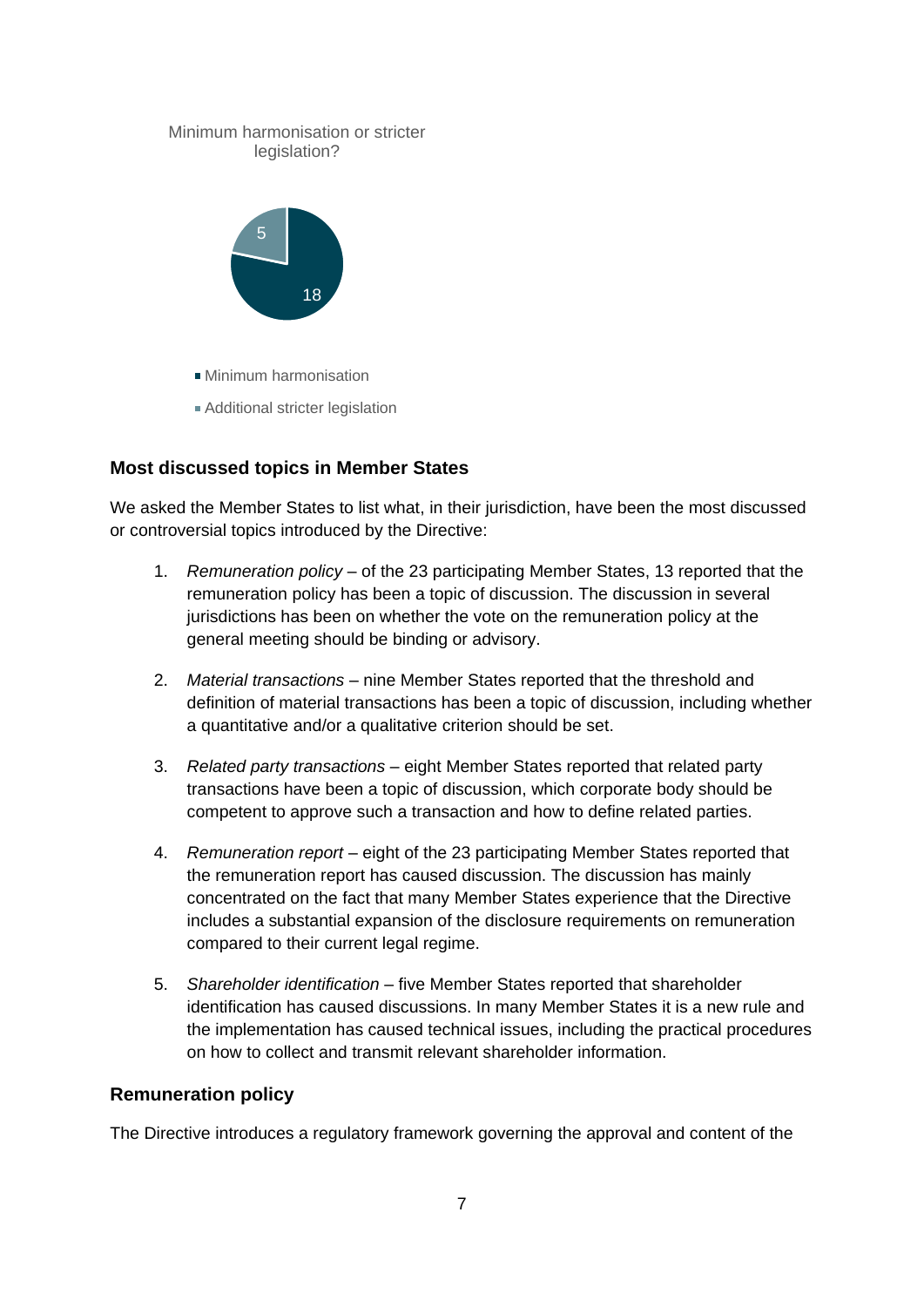remuneration policy of the company. Prior to the adoption of SRD II, this framework has been a part of most Member States' soft law requirements. However, the Directive now sets out certain minimum standards that Member States must ensure are followed by companies when establishing the remuneration policy.

The key requirements set out by the Directive include:

The remuneration policy must be clear and comprehensible and must contribute to the business strategy of the company. Accordingly, the remuneration policy should contain a comprehensive description of the remuneration which is or may be awarded to members of management.

The remuneration policy must be approved with every material amendment and at least every four years. If the general meeting does not approve the policy, the board must propose an amended policy for approval at the following ordinary general meeting. The company may remunerate in accordance with existing practice until a new policy is approved by the general meeting. The policy must be published as soon as possible following its adoption on the company's website and remain public for as long as it is applicable. Further, the date and result of the vote regarding the policy must be published on the website.

The provisions of the remuneration policy must be observed when remunerating members of management; however, under specific circumstances the board of directors may decide to derogate from the policy if the policy specifically provides for a procedure for derogations, which shall also include a specification of which elements of the policy may be derogated from.

On the topic of remuneration policy, this survey examines:

- the scope of directors covered by the remuneration policy;
- the voting procedures; and
- possibilities of derogating from the remuneration policy.

## *Scope of directors covered by remuneration policy*

According to the Directive, Member States shall ensure that companies establish a remuneration policy for directors and that shareholders have the right to vote on the remuneration policy at the general meeting.

According to Article 2(1)(iii) of the Directive, Member States may require that the scope of directors covers, in addition to the members of administrative or supervisory bodies and the Chief Executive Officer, other persons who perform functions similar to those.

Examples of broader scope of directors:

*Malta: '[…] the term "director" also captures other persons who, as determined by a Member State, perform similar functions to members of the board of directors or the*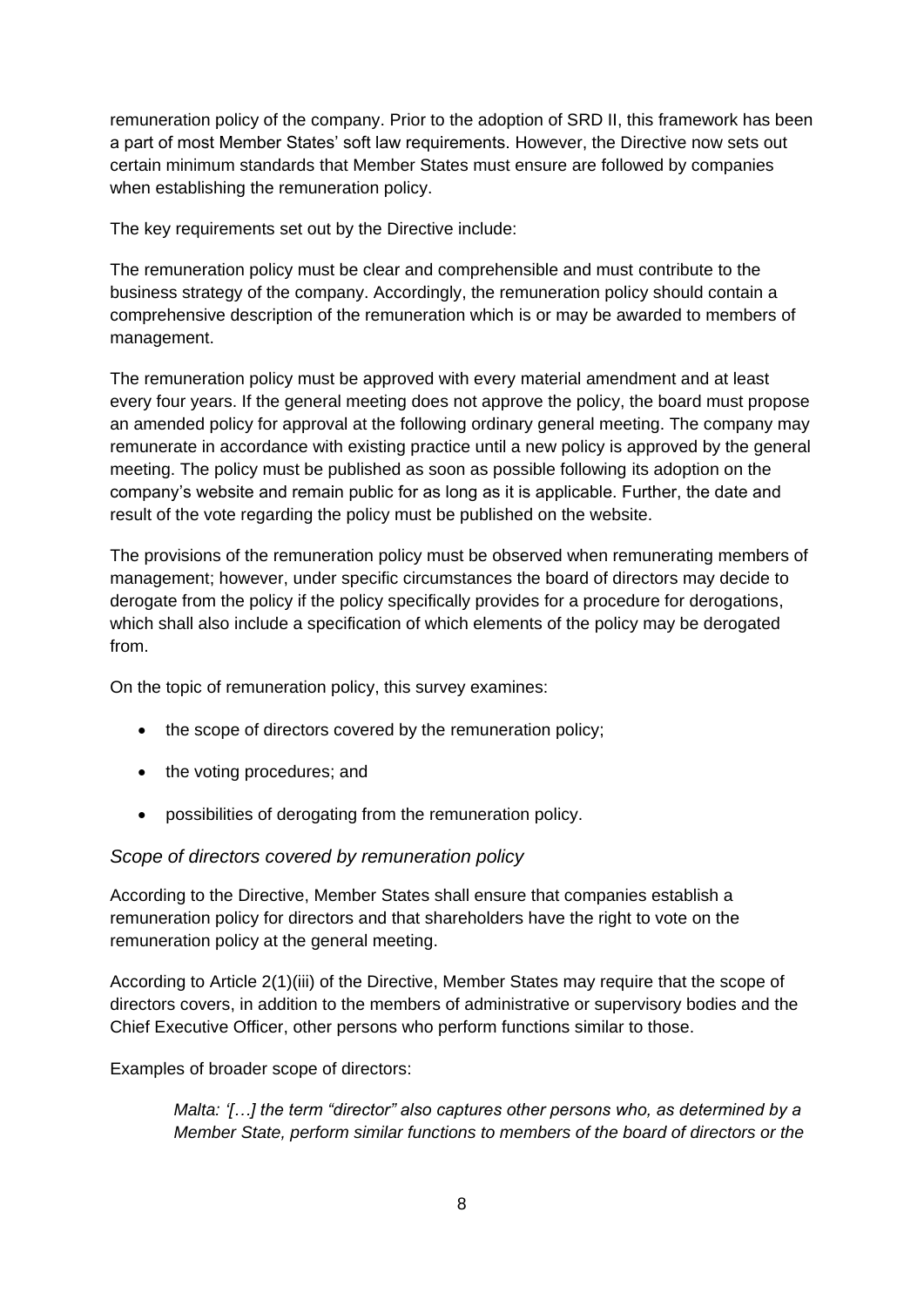*chief executive officer/deputy chief executive officer.'*

*Greece: 'It has left within the discretion of companies to expand the remuneration policy provisions of the Directive by way of a clause in their Articles to other executives as such are referred in IAS paragraph 9.'*

*Slovenia: 'The definition itself has not been broadened, however certain provisions specifically include executive directors and procurators.'*

*Belgium: 'The remuneration policy should (and even prior to the implementation of the Directive already had to) cover directors in general as well as persons in charge of day-to-day management and other persons in charge of managing the company (latter term being defined as "members of any committee in which general management of the company is discussed").'*



Has Member State chosen to broaden scope of directors?

*Voting on the remuneration policy*

According to Article 9a(3) of the Directive, Member States may allow for the vote at the general meeting on the remuneration policy to be either binding or advisory.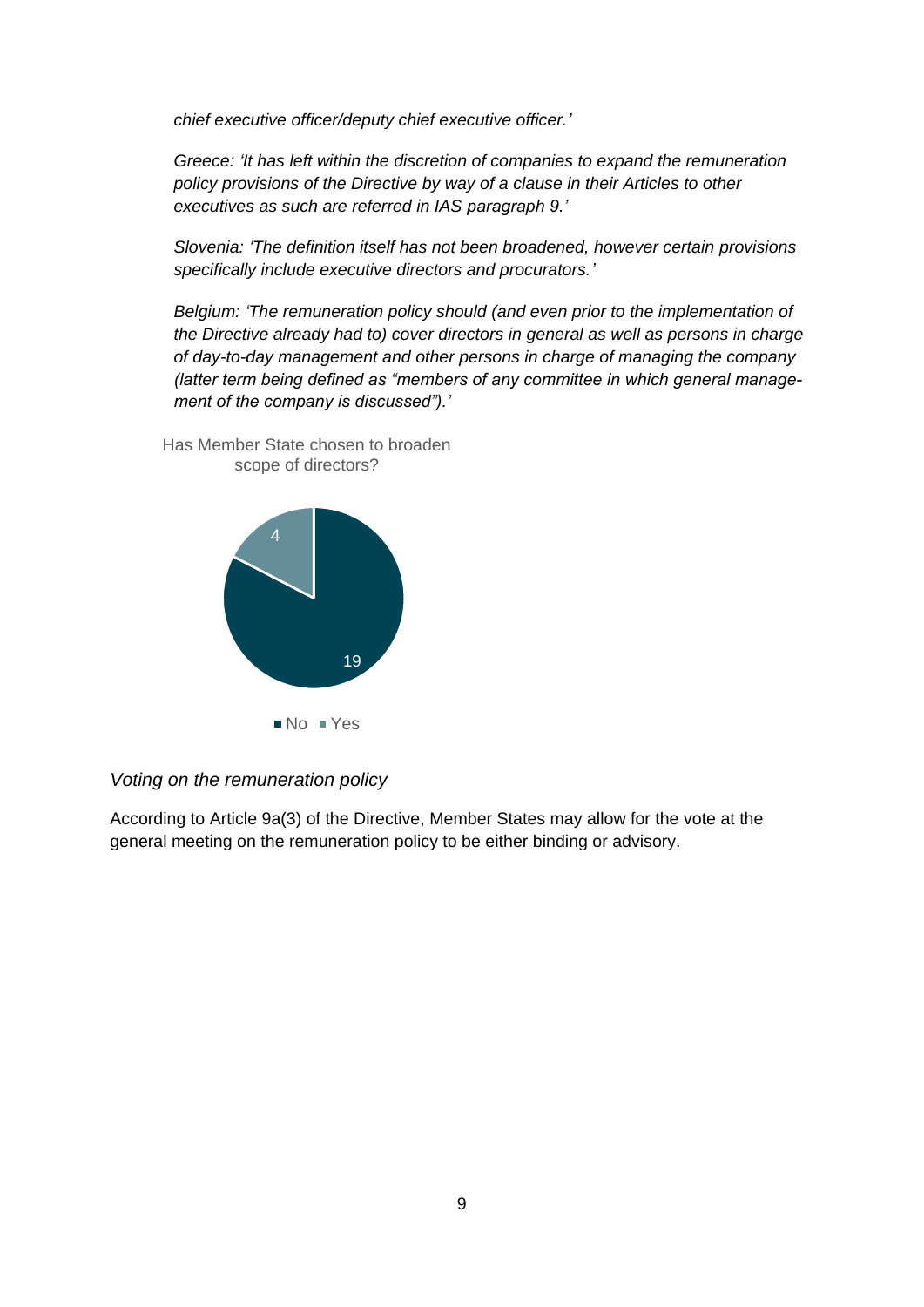

#### *Derogation from the remuneration policy*

According to Article 9a(4) of the Directive, Member States may allow companies, in exceptional circumstances, to temporarily derogate from the remuneration policy, provided that the policy includes the procedural conditions under which the derogation can be applied and specifies the elements of the policy from which a derogation is possible.



#### **Remuneration report**

Closely related to the introduction of a remuneration policy, SRD II introduces a regulatory framework governing the approval and content of the remuneration report. The purpose of the remuneration report is to increase corporate transparency of directors' remuneration with the view to enhance directors' accountability and shareholder oversight over directors' remuneration. As is the case with the remuneration policy, the framework regarding the remuneration report has also been a part of most Member States' soft law requirements prior to the adoption of the Directive. However, the Directive introduces certain minimum standards that Member States must ensure are followed by companies when preparing the remuneration report.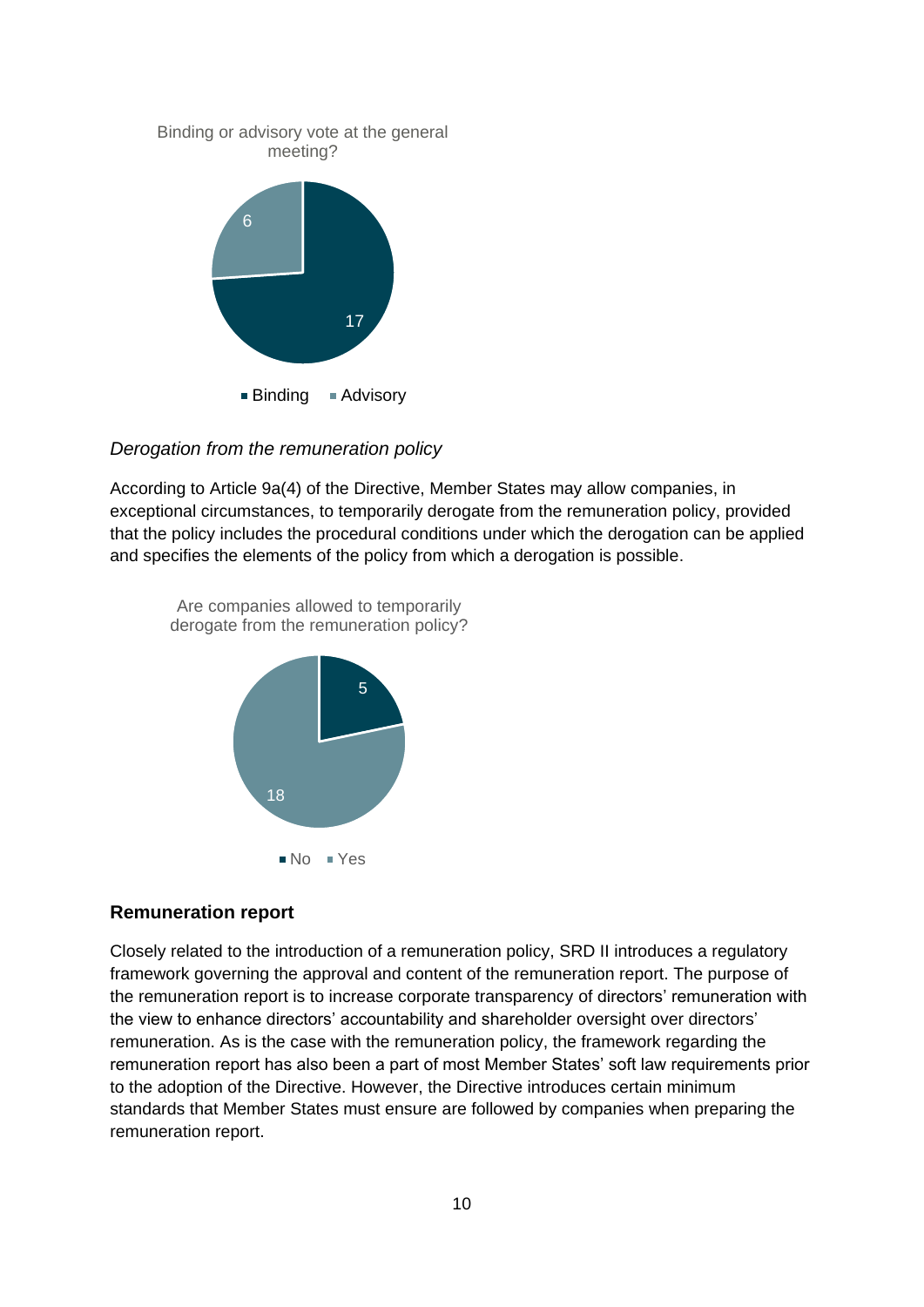The key requirements set out by the Directive include:

The remuneration report must be clear and understandable and provide a comprehensive overview of the remuneration, including all benefits in whatever form, awarded or due during the most recent financial year to individual directors, including to newly recruited and to former directors, in accordance with the remuneration policy. The Directive sets out certain requirements for what information regarding each individual director's remuneration the remuneration report shall include.

Member States shall ensure that the annual general meeting has the right to hold an advisory vote on the remuneration report of the most recent financial year. The company shall explain in the following remuneration report how the vote by the general meeting has been taken into account. Following the general meeting, the company shall publish the remuneration report on their website, free of charge, for a period of ten years. The company may choose to keep it available for a longer period provided that it no longer contains personal data.

The Directive provides a mandate to the EU Commission to adopt guidelines on a standardised presentation of the remuneration report. In this respect, the Commission has issued a set of draft guidelines, which are not yet implemented.

On the topic of remuneration report, this survey examines:

- the rules regarding remuneration of directors for the past five financial years;
- whether information may be omitted for financial years prior to the implementation of the Directive; and
- the exception for small and medium-sized companies.

## *Remuneration of directors for the past five financial years*

According to Article 9b(1)(b) of the Directive, where applicable, the remuneration report shall contain information regarding the annual change of remuneration, of the performance of the company, and of average remuneration on a full-time equivalent basis of employees of the company other than directors over at least the five most recent financial years.

Has your Member State chosen that the reporting shall be conducted based on employees at the company level only or also at group level?



- Company level only
- Company and group level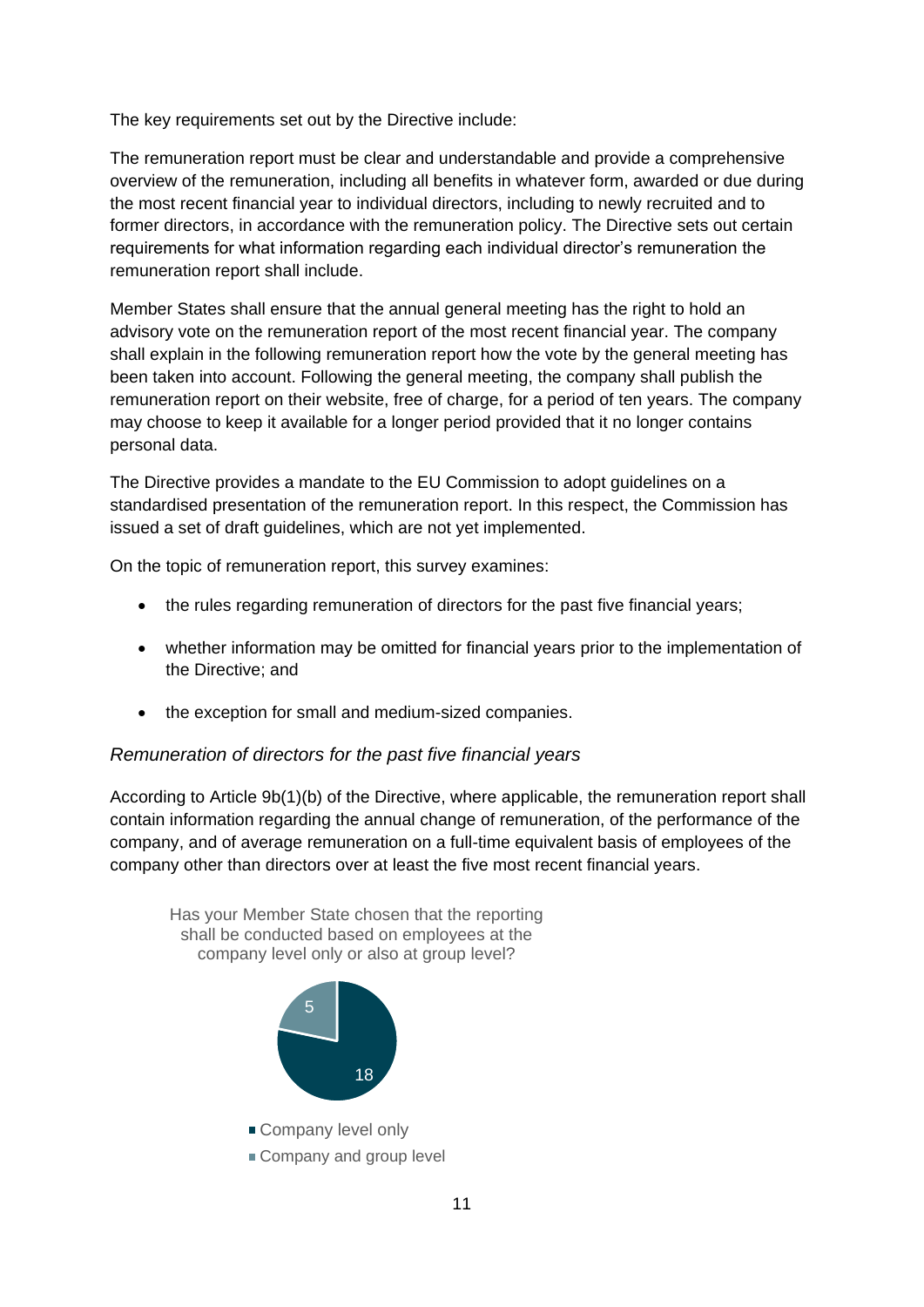According to the Commission's draft guidelines on remuneration reports, in the first financial years for which the reporting obligation under the Directive exists, it may be that the company does not have readily available information for the previous financial years. In such cases, unless otherwise required by national law, the company can, according to the draft Guidelines, provide such information on previous financial years by way of estimates or omit the information for the financial years where the reporting obligation did not yet apply.



Is exclusion of company information for previous years before the legislation enters into force allowed?

## *Exception for small and medium-sized companies*

According to Article 9b(4) of the Directive, for small and medium-sized companies, Member States may provide, as an alternative to a vote on the annual general meeting, for the remuneration report of the most recent financial year to be submitted for discussion in the annual general meetings as a separate item of the agenda.

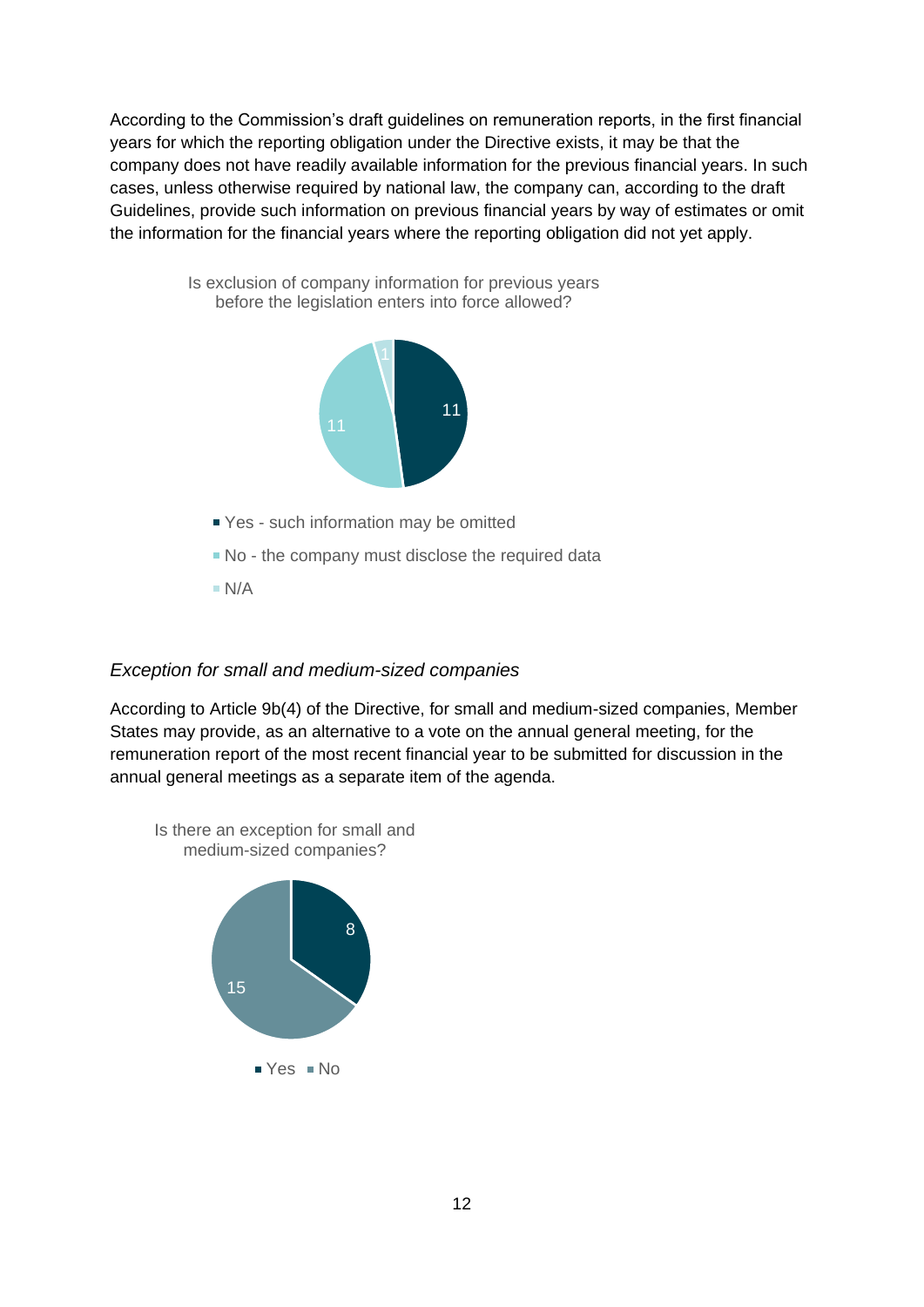According to the EU Directive 2013/34, Article 3, small and medium-sized companies are defined as companies that fall within two of the three following criteria:

- 1. between 50–250 employees during the year;
- 2. annual net turnover between EUR 8–40 million;
- 3. balance sheet total between EUR 4–20 million.

# **Facilitation of the exercise of shareholder rights**

SRD II introduces a regulatory framework regarding the facilitation of the exercise of shareholder rights. Prior to the adoption of the Directive, it was common in some Member States that companies could only obtain information about shareholders who were either listed in the companies' shareholders' register or owned more than five per cent of the shares or voting rights in the company and, therefore, were obligated to report this to the company. Shareholders – especially foreign ones – often hold their shares through an intermediary with the result that only the intermediary is listed in the shareholders' register. In that case, the company will know the name of the intermediary but not the actual shareholder. The Directive introduces a right for companies to identify their shareholders in order to enable the company to communicate with them directly with the view to facilitate the exercise of shareholder rights and shareholder engagement with the company.

The key elements set out by the Directive include:

Member States shall ensure that companies have the right to identify their shareholders. However, Member States may exclude the identification of shareholders holding up to 0.5 per cent of shares or voting rights. The right entails that a company may request the relevant intermediary for information allowing the identity of a shareholder to be established. This information includes at least: (1) the name and contact details of the shareholder, including full address and email address; (2) the number of shares held; and (3) only insofar they are requested by the company, the categories or classes of the shares held and/or the date from which the shares have been held.

Any charges levied by an intermediary for communicating the information regarding shareholder identity shall be non-discriminatory and proportionate in relation to the actual costs incurred for delivering the service. However, Member States may prohibit intermediaries from charging fees for such services altogether.

On the topic of facilitation of the exercise of shareholder rights, this survey examines:

- the shareholder identification rule; and
- the prohibition of intermediaries charging fees.

## *Shareholder identification*

According to Article 3a(1) of the Directive, Member States shall ensure that companies have the right to identify their shareholders. Member States may, however, exclude the identification of shareholders holding up to 0.5 per cent of shares or voting rights.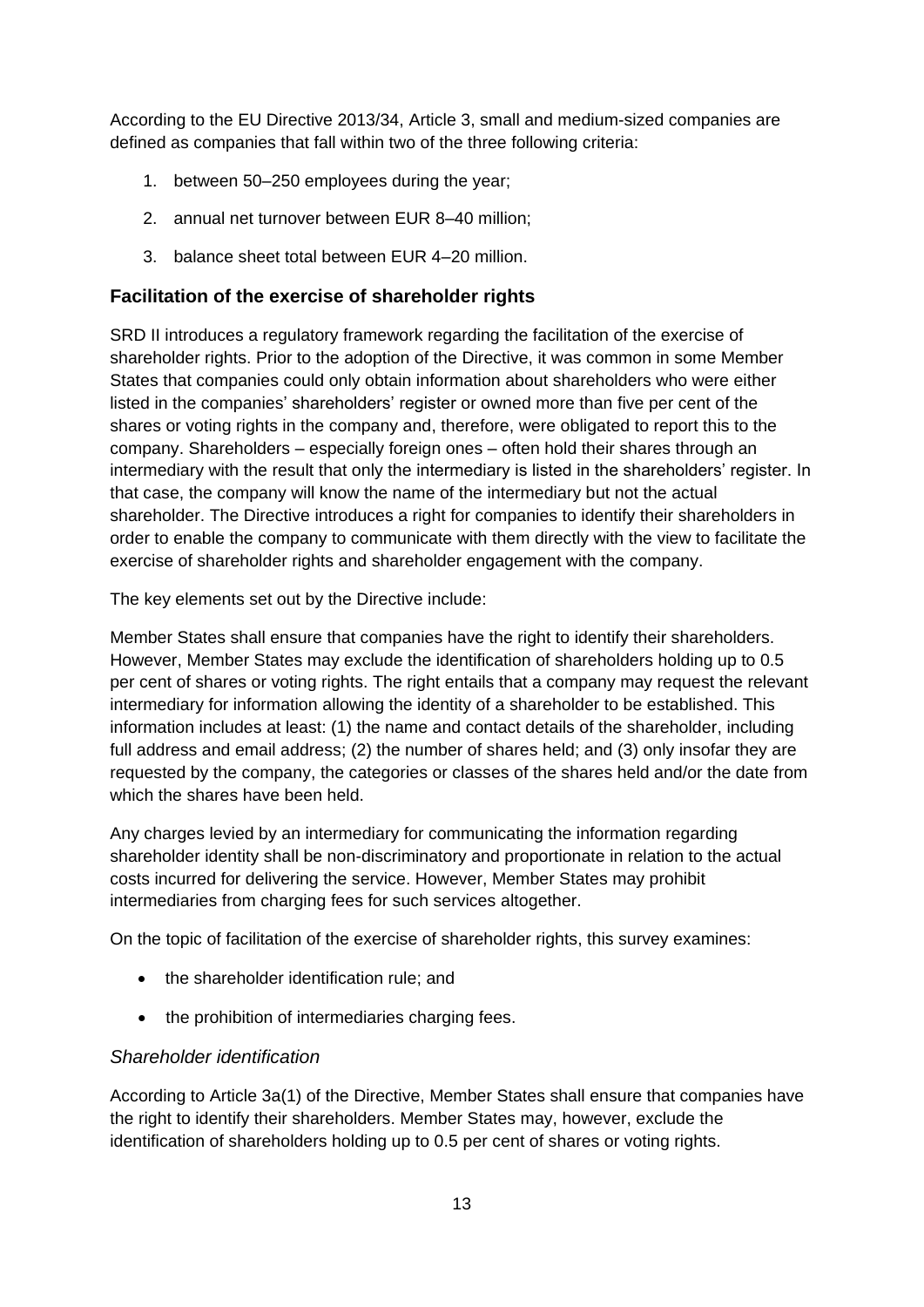The threshold is set at 0.5 per cent for all four Member States reporting that shareholder identification has been limited. These four Member States are Austria, Estonia, Netherlands and Slovakia.

*Estonia – 'A 0.5 [per cent limit] only applies if the shareholder's information is not entered into the register and shares are held in a nominee account. The holder of a nominee account is required to provide information to the issuer if the shareholder has more than 0.5 [per cent of] shares of the issuer.'*



*Prohibition of intermediaries charging fees*

According to Article 3d(3) of the Directive, Member States may prohibit intermediaries from charging fees for the services provided.



Only one Member State (Portugal) has prohibited intermediaries from charging fees.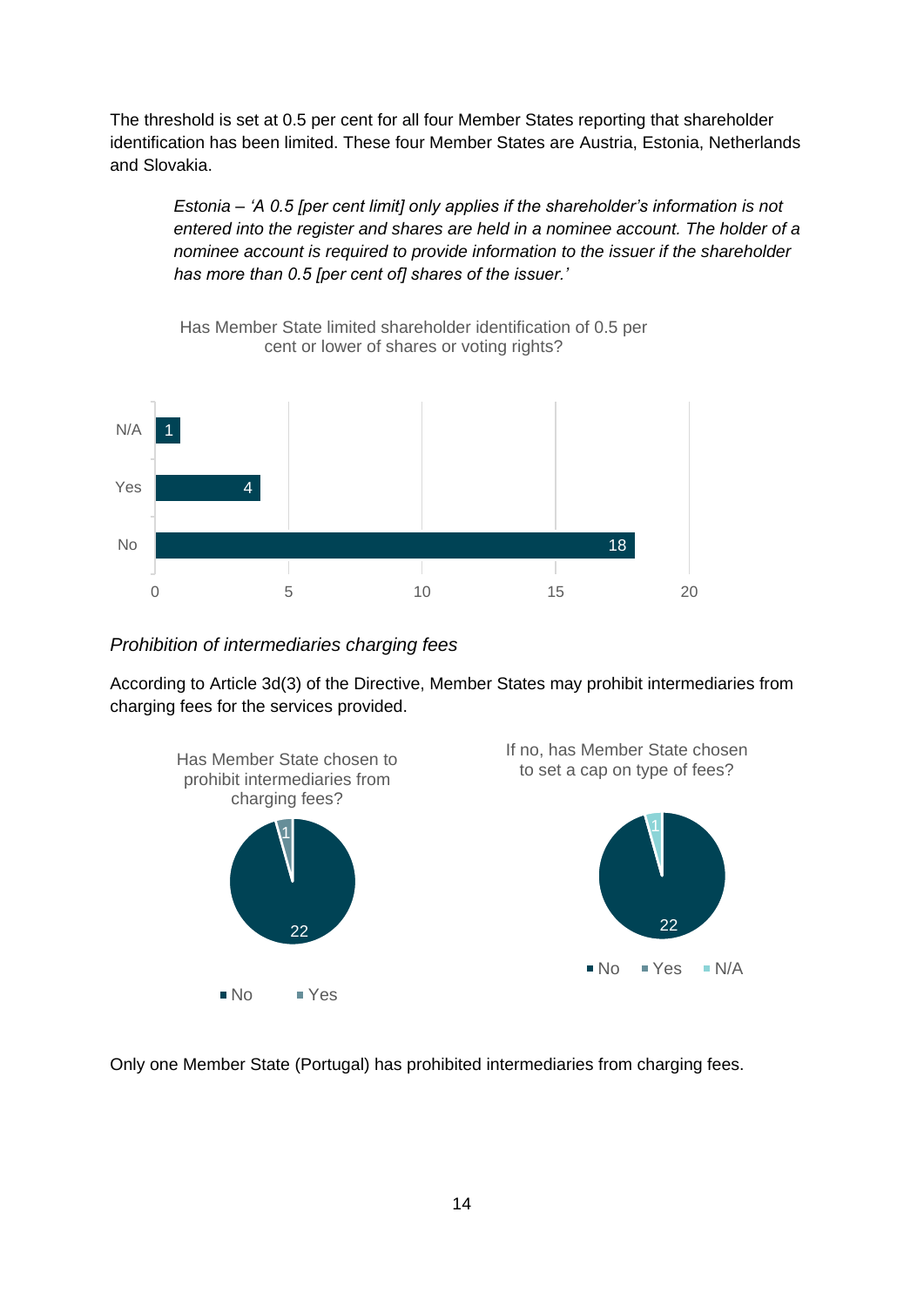This may be due to Article 3d(2) of the Directive providing that service fees must be: '[…] non-discriminatory and proportionate in relation to the actual costs incurred for delivering the service.'

No Member States have set a cap on fees. Portugal is the only State to answer 'N/A' as they have prohibited any charging of fees.

# **Material transactions between the company and related parties**

SRD II introduces a regulatory framework, governing material transactions between the company and related parties. The purpose of the framework is to combat the risk that transactions between a related party and the company will not be carried out under normal market terms because of the significant influence of the related party on the company. The concept of 'material transactions' and 'related parties' is already well known across the EU in relation to accounting where the International Financial Reporting Standards (IFRS) defines who constitutes a related party and when a transaction is material, respectively.

Irrespective of the definitions in the IFRS, Member States shall themselves define material transactions for the purposes of the Directive. When doing so, Member States shall set one or more quantitative ratios based on the impact of the transaction on the financial position, revenues, assets, capitalisation, including equity, or turnover of the company, or take into account the nature of transaction and the position of the related party.

The Directive sets out that Member States shall ensure that material transactions with related parties are approved by the general meeting or by the administrative or supervisory body of the company and publicly announced by the company. Member states may provide for the public announcement to be accompanied by a 'fairness report' assessing whether or not the transaction is fair and reasonable. However, the approval and disclosure requirements do not apply to transactions entered into in the ordinary course of business and concluded on normal market terms, but Member States may require that such transactions are also subject to approval and disclosure. Furthermore, Member States may exclude, or may allow companies to exclude, certain transactions listed in the Directive, such as transactions offered to all shareholders on the same terms where equal treatment of all shareholders and protection of the interests of the company is ensured.

On the topic of material transactions between the company and related parties, this survey examines:

- the definition of material transactions;
- fairness report;
- approval of material transactions;
- exempted transactions; and
- exclusion of certain transactions.

*Defining material transactions (1/2)*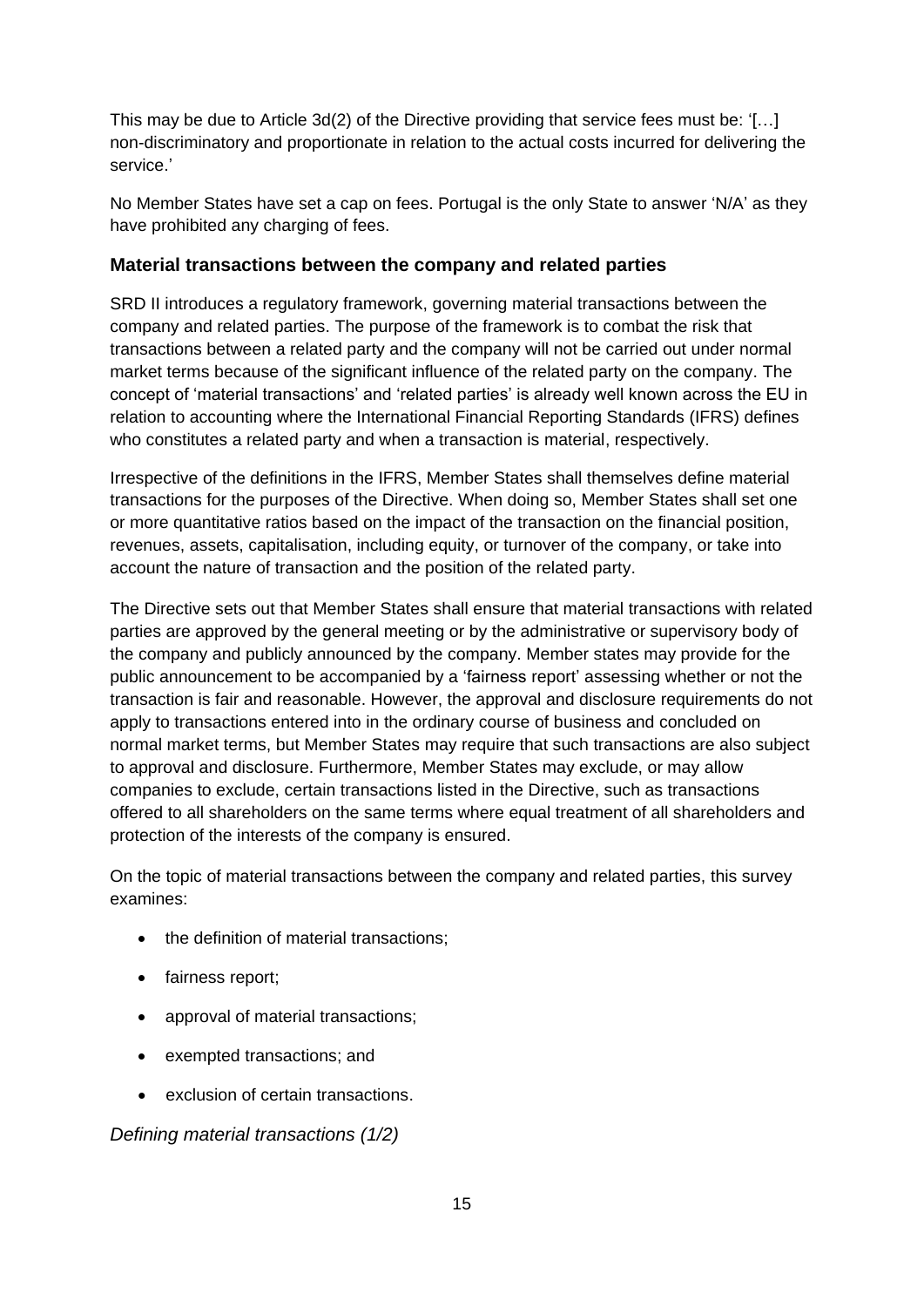According to Article 9c(1) of the Directive, when defining material transactions Member States shall set one or more quantitative ratios based on the impact of the transaction on the financial position, revenues, assets, capitalization, including equity, or turnover of the company or take into account the nature of transaction and the position of the related party.

*Czech Republic (quantitative criterion) – 'A transaction is material if the value of the transaction amounts to more than 10% of the total assets of the company (determined in accordance with its financial statements for the previous accounting period).'*

*Luxembourg (qualitative criterion) – 'Material transactions are defined as transactions between the company and a related party whose publication and disclosure would be likely to have a significant impact on the economic decisions of shareholders of the company and which could create a risk for the company and its shareholders who are not related parties, including minority shareholders. The nature of the transaction and the position of the related party shall be taken into consideration.'*

*Denmark (quantitative and qualitative): 'The Danish act requires that all "material transactions" are approved by the board of directors. What constitutes a "material transaction" is not specified in actual numbers. Transactions must be disclosed if the current value of the transaction amounts to more than either a) 10% of the total assets of the company, or b) 25% of the EBIT according to the latest published consolidated financial statements.'*

Article 9c(1): Which of the options has Member State chosen when defining material transactions?



*Defining material transactions (2/2)*

According to Article 9c(1) of the Directive, Member States may adopt different materiality definitions for the approval referred to in Article 9c(4) and for the public announcement referred to in Articles 9c(2) and 9c(3), respectively.

If yes, how does Member State define material transactions as referred to in Article 9c(4)?

*Finland – 'According to the new legislation, when approval is considered, material*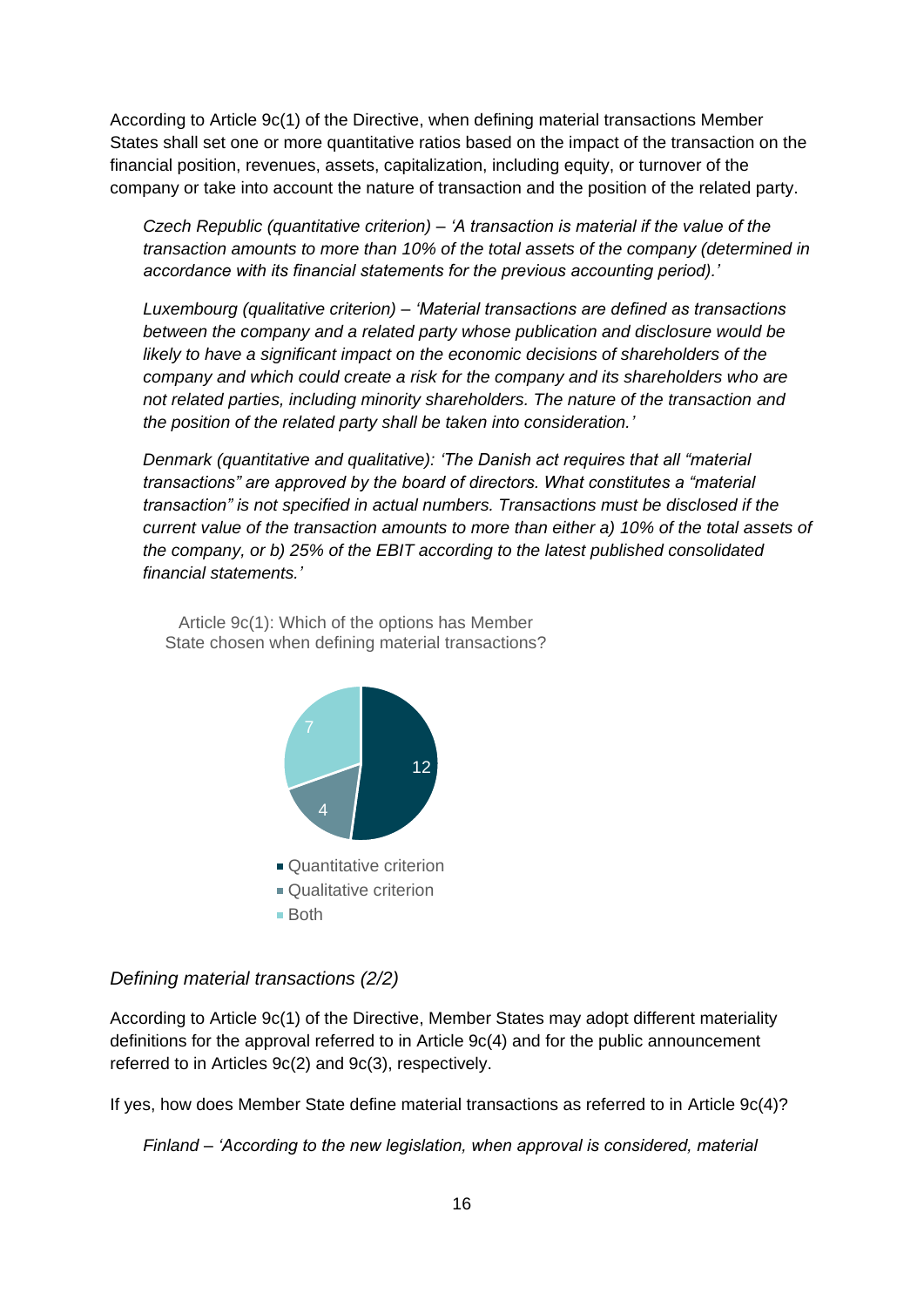*transactions are defined based on whether or not they belong to the ordinary course of business of the company and whether they are concluded on normal market terms.'*

Please state if and how your Member State defines material transactions in relation to the public announcement referred to in Article 9c(2) and 9c(3)?

*Lithuania – 'A transaction is regarded to be a "material transaction" if it has a significant impact on the company, its financial status, company's assets or liabilities and corresponds to the criteria established in the Articles of association of a specific company.'*



#### *Fairness report*

According to Article 9c(3) of the Directive, Member States may provide for the public announcement regarding material transactions with related parties to be accompanied by a report assessing whether or not the transaction is fair.



*Approval of material transactions*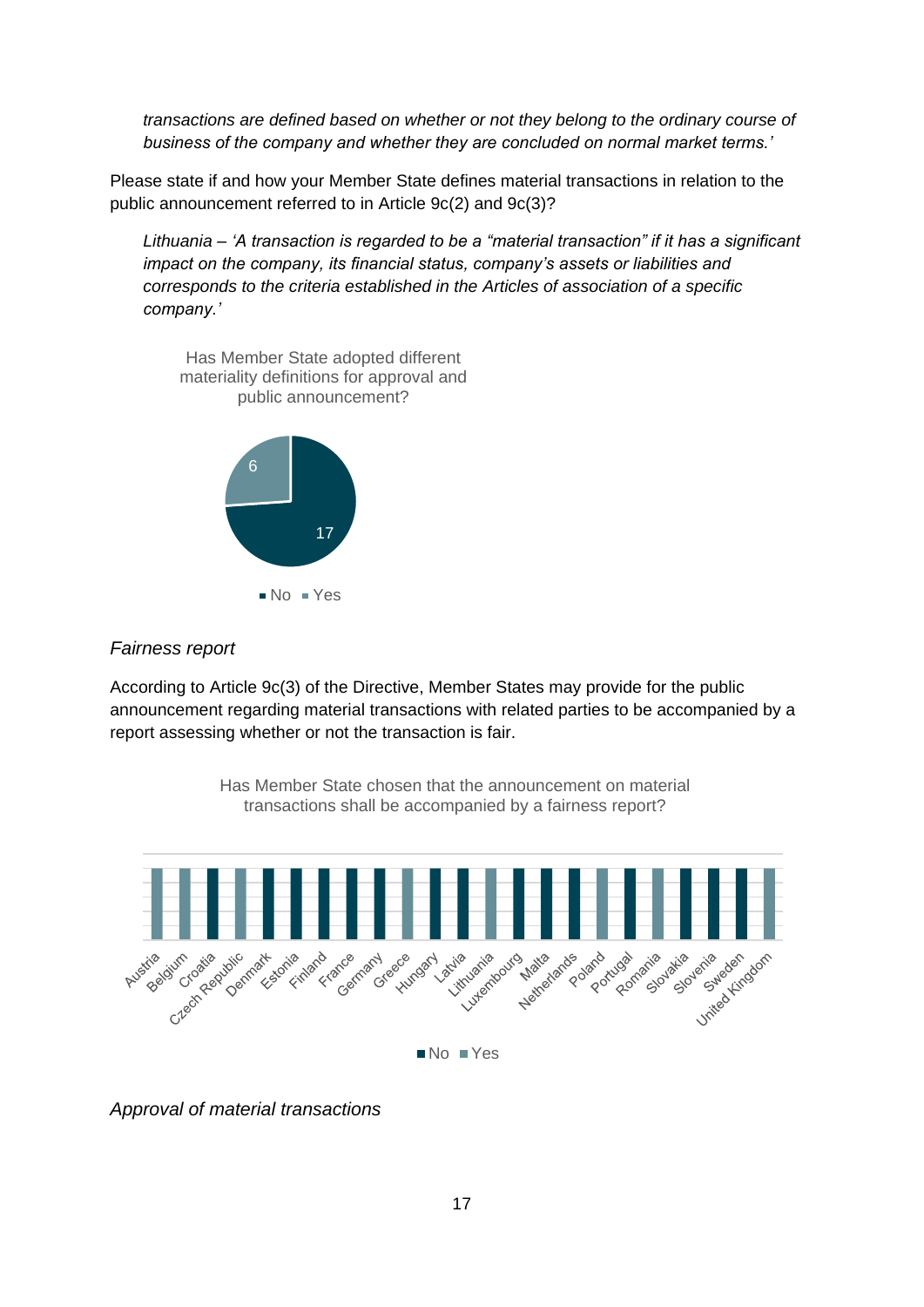According to Article 9c(4) of the Directive, Member States shall ensure that material transactions with related parties are approved by the general meeting or by the administrative or supervisory body of the company.

> Which body has your Member State chosen to be the relevant body to approve material transactions?



 $\blacksquare$  The general meeting  $\blacksquare$  The administrative or supervisory board  $\blacksquare$  Both

Does the competent corporate body differ from what it would otherwise be under your Member States' legislation (namely did the implementation of the Directive have an effect on corporate decision-making powers)?



#### *Exempted transactions*

According to Article 9c(5) of the Directive, the approval and disclosure requirements do not apply to transactions entered into in the ordinary course of business and concluded on normal market terms. Member States may, however, require that such transactions are also subject to approval and disclosure.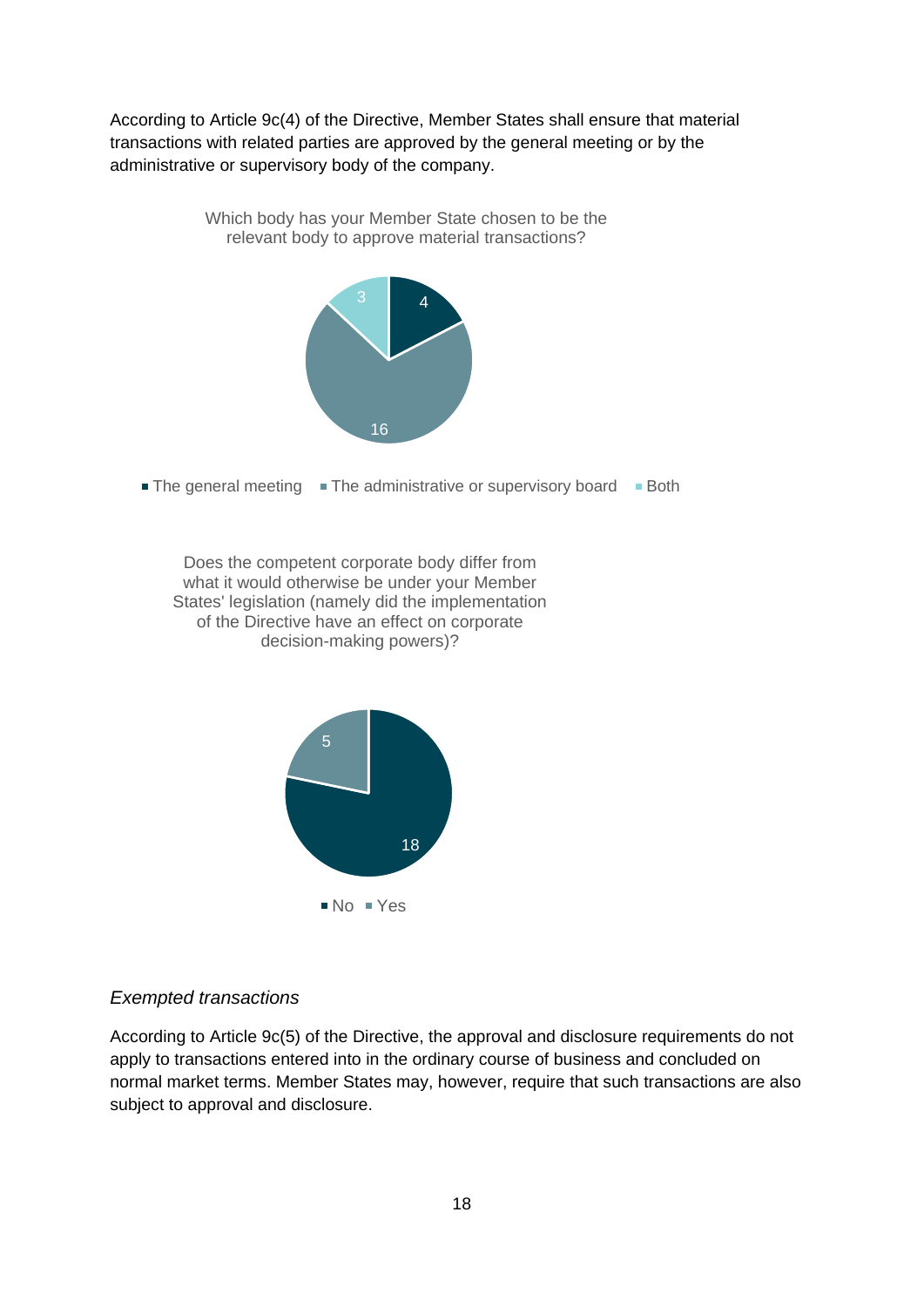

If yes, have there been any issues in defining what transactions should be exempted?

*Germany – 'To assess whether a transaction is being concluded on normal market terms, the conditions can be reviewed in accordance with the already existing interpretation of "normal market terms" in the German commercial code (HGB), section 285 (No 21)'*

*Slovenia – 'Yes, especially in regard to internal audit commissions set up within the company, which are to make the respective assessment. The issues mainly concern their independence in relation to the company, their management and supervisory members respectively.'*

#### *Exclusion of certain transactions*

According to Article 9c(6)(a)-(e) of the Directive, Member States may exclude, or may allow companies to exclude, certain transactions listed in the Directive from the requirements in Article 9c(2), 9c(3) and 9c(4) about material transactions.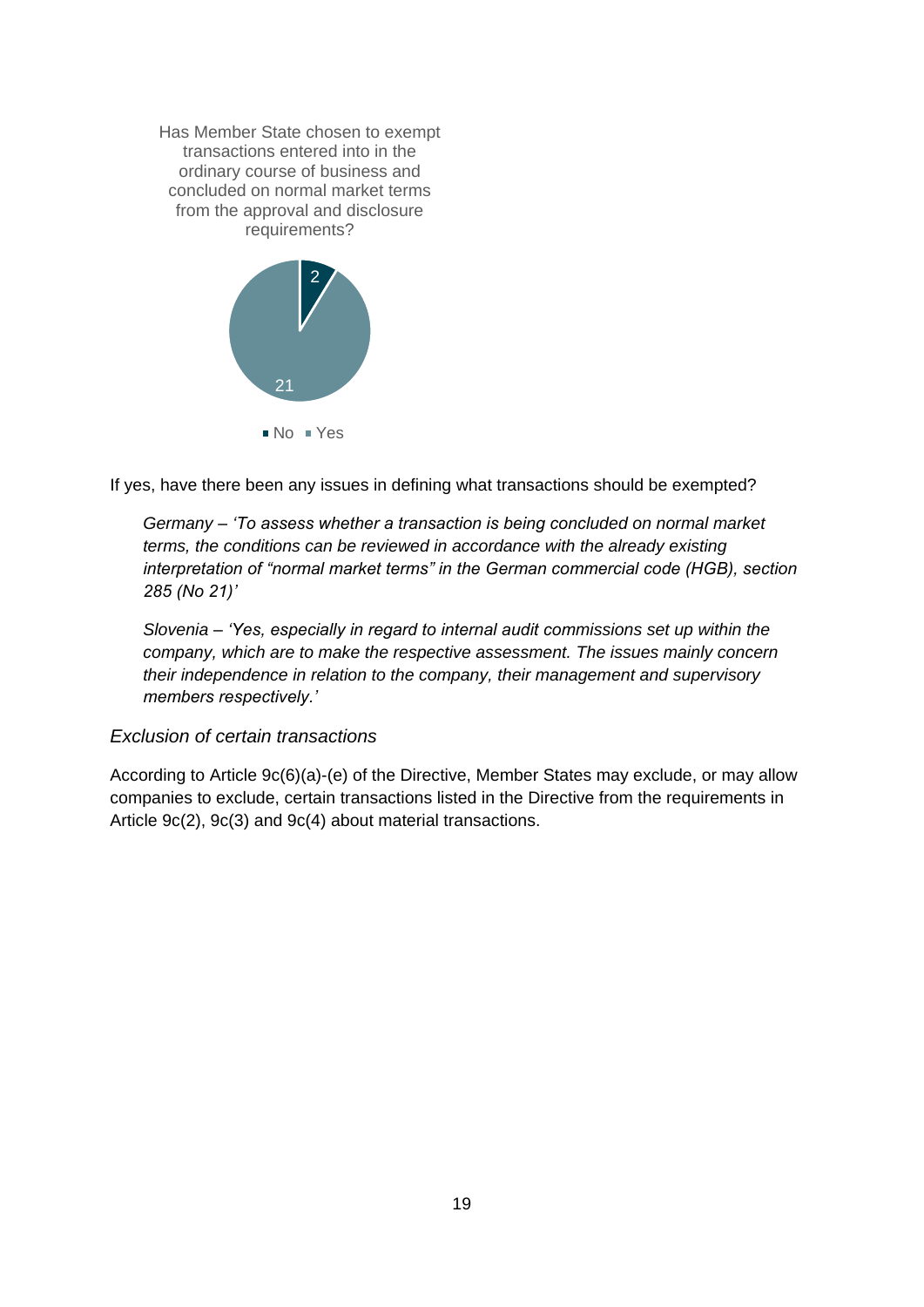

Has Member State chosen to either exclude or allow companies to exclude the following transactions?